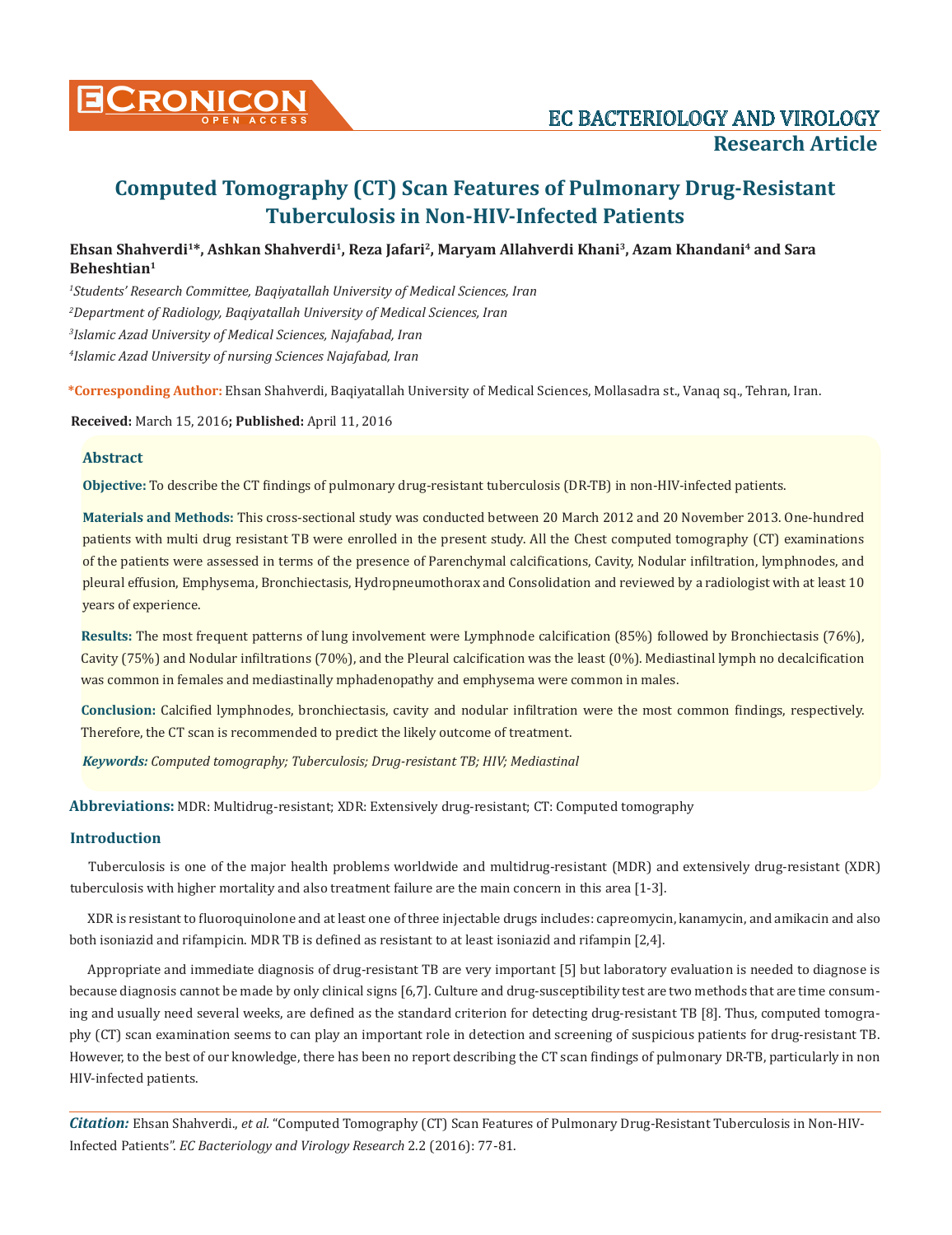The purpose of this study, therefore, was to describe the CT findings of pulmonary drug-resistant TB in non-HIV-infected patients.

#### **Materials and Methods**

The present study was approved by our Institutional Review Board. Patient informed consent was waived for this study.

This cross-sectional study was conducted between 20 March 2013 and 20 November 2014. one- hundred patients admitted to Baqiyatallah Hospital in Tehran with multi drug resistant (MDR) TB with no history of anti-tuberculosis chemotherapy or a history of less than one month of therapy were enrolled in the study. Patients were selected using simple sampling method.

Chest X-ray and spiral- Chest computed tomography (CT) scans were available for all patients. All the CT examinations of the patients were reviewed by a radiologist with at least 10 years of experience.

Each CT-scan was assessed in terms of the presence of Parenchymal calcifications, Cavity (Thin cavity = wall thickness less than 4mm, thick cavity= wall thickness more than 4mm), Nodular infiltration (Micro nodules = Nodule with a diameter of less than 2 mm, macro nodules = Nodule with a diameter of more than 2 mm), lymphnodes, Pleural effusion, Emphysema, Bronchiectasis, Hydro pneumothorax and Consolidation. We considered Data were analyzed using statistical package for social sciences (SPSS) version 13 (SPSS Inc. Chicago, IL) for windows by using Fisher exact test, Chi square test and independent simple t-test. A p value of less than 0.05 considered as statistically significant.

#### **Results**

Eventually 100 patients, 57 males and 43 females, with a mean age of  $47 \pm 20.23$  underwent analysis. Seven patients had a positive history of tuberculosis in the family. There was no significant correlation between positive history for tuberculosis in the family and specific finding in Ct-Scan in this study.

In 41% of Study individual right lung and in 45% left lung was involved while 14% showed bilateral involvement. The mean duration of disease inpatients was  $2.37 \pm 1.03$  years. There was no significant relation between imaging findings and duration of disease (p>0.05).

The CT findings of the patients with TB are summarized in Table 1. The most frequent patterns of lung involvement were Lymph node calcification (85%), Bronchiectasis (76%), Cavity (75%) and Nodular infiltrations (70%), while the Pleural calcification was the least (0%).

| <b>Ct findings</b>                | <b>Frequency</b> % |
|-----------------------------------|--------------------|
| Parenchymal calcifications        | 39                 |
| Size reduction                    | 42                 |
| Cavity                            | 75                 |
| Thin Cavity                       | 42                 |
| Thick Cavity                      | 57                 |
| Nodular infiltration              | 70                 |
| Macro nodules                     | 31                 |
| Calcified lymph nodes             | 85                 |
| Hilum Calcifiedl ymph nodes       | 82                 |
| Mediastinal Calcified lymph nodes | 63                 |
| Non-calcified lymph nodes         | 3                  |
| Mediastinal lymphadenopathy       | 6                  |
| Pleural effusion                  | 18                 |
| Pleural thickening                | 57                 |
| Pleural calcification             |                    |
| Emphysema                         | 6                  |

*Citation:* Ehsan Shahverdi., *et al.* "Computed Tomography (CT) Scan Features of Pulmonary Drug-Resistant Tuberculosis in Non-HIV-Infected Patients". *EC Bacteriology and Virology Research* 2.2 (2016): 77-81.

 $78$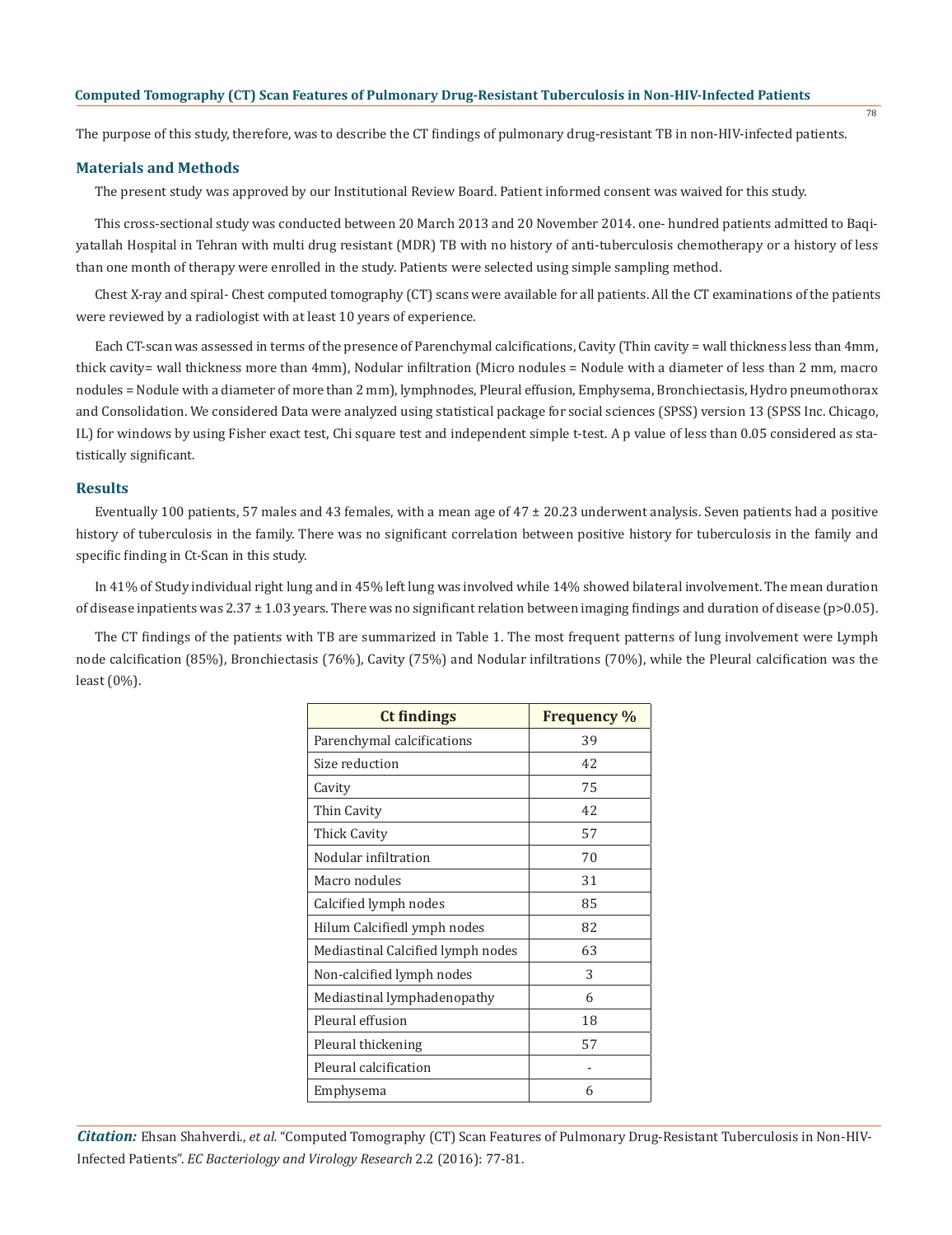| Hydropneumothorax        |    |
|--------------------------|----|
| <b>Bronchiectasis</b>    | 76 |
| Pre-bronchial thickening | 64 |
| Consolidation            | 39 |

| Table 1: Frequency of CT-Scan findings in patients with tuberculosis. |  |  |
|-----------------------------------------------------------------------|--|--|
|-----------------------------------------------------------------------|--|--|

CT-scan findings with regard to patient´s gender are shown in Table 2. There was no significant relation between gender of patients and CT-Scan findings in most cases ( $p > 0.05$ ) but about mediastinal lymph no decalcification, mediastinal lymphadenopathy and emphysema this relation was significant  $(p < 0.05)$  so that mediastinal lymph no decalcification was more common in females and mediastinal lymphadenopathy and emphysema were more common in males.

| <b>Ct findings</b>                    | <b>Female %</b> | Male %         |
|---------------------------------------|-----------------|----------------|
| Parenchymal calcifications            | 41.9            | 36.8           |
| Size reduction                        | 34.9            | 47.4           |
| Cavity                                | 78.9            | 69.8           |
| Thin Cavity                           | 34.9            | 47.4           |
| <b>Thick Cavity</b>                   | 55.8            | 57.9           |
| Nodular infiltration                  | 65.1            | 73.7           |
| Macro nodules                         | 23.3            | 36.8           |
| Calcified lymphnodes                  | 84.2            | 86             |
| <b>Umbilical Calcified lymphnodes</b> | 84.2            | 79.1           |
| Mediastinal Calcified lymph nodes     | 76.7            | 52.6           |
| Non-calcified lymph nodes             |                 | 5.3            |
| Mediastinal lymphadenopathy           |                 | 10.5           |
| Pleural effusion                      | 20.9            | 15.8           |
| Pleural thickening                    | 48.8            | 63.2           |
| Pleural calcification                 |                 | $\overline{a}$ |
| Emphysema                             |                 | 10.5           |
| Hydropneumothorax                     | 7               | 10.5           |
| <b>Bronchiectasis</b>                 | 72.1            | 78.9           |
| Pre-bronchial thickening              | 58.1            | 68.4           |
| Consolidation                         | 48.8            | 31.6           |

## *Table 2: CT-scan findings and gender of patients.*

There was no significant relation between patient's age and CT findings except for bronchiectasis ( $p > 0.05$ ). The mean age of patients with bronchiectasis was 63 years and in other cases was 47 years.

#### **Discussion**

We found that Drug-resistant TB has specific imaging findings such as Calcified lymph nodes, Bronchiectasis, Cavity and Nodular infiltration. According to our findings mediastinal calcified lymph nodes were more common in females, while mediastinal lymphadenopathy and emphysema were more common in males.

We found no significant relation between imaging findings and duration of disease and also this relation was not significant with side of involved lung.

*Citation:* Ehsan Shahverdi., *et al.* "Computed Tomography (CT) Scan Features of Pulmonary Drug-Resistant Tuberculosis in Non-HIV-Infected Patients". *EC Bacteriology and Virology Research* 2.2 (2016): 77-81.

79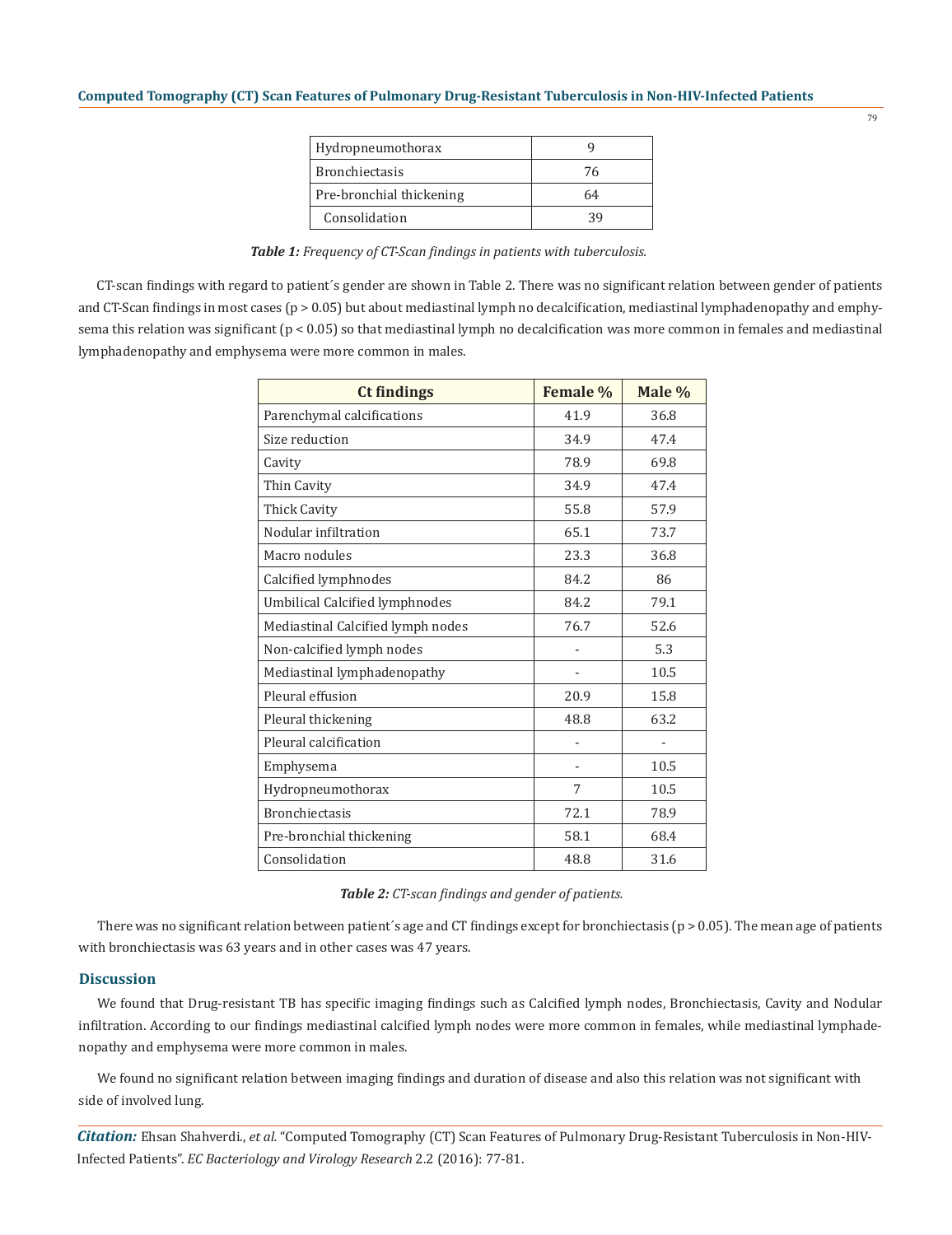## **Computed Tomography (CT) Scan Features of Pulmonary Drug-Resistant Tuberculosis in Non-HIV-Infected Patients**

According to current study, there was no significant correlation between positive history for tuberculosis in the family and specific findings in CT scan in this study. It was consistent with the results of other studies [9,10].

80

According to Cha., *et al*. who conducted a study on sixty eight patients with drug-resistant tuberculosis, the most common imaging findings in these patients were nodules, reticulo-nodular densities, consolidation and cavities. In this study it was reported that there is no significant relation between drug resistance and imaging findings [11].

Yeom., *et al*. demonstrated that bilateral involvement, segmental or lobar consolidation and cavities were more frequently seen in primary MDR TB patients [9]. In our study Cavity was among the most common findings.

In another study Fishman., *et al*. concluded that Patients who developed MDR TB during an outbreak, showed non cavitary consolidations and pleural effusions and also reported that approximately one-third of patients did not show the expected radiographic pattern [10].

In our study consolidations and pleural effusion were not among the most common findings and also the unexpected radiographic finding was much less.

Lee., *et al.* reported that micro nodules, consolidations, cavities and bronchiectasis were the most frequent CT abnormalities in extensively drug-resistant pulmonary tuberculosis patients which is in concordance with the present study [5].

## **Conclusion**

In conclusion there are specific imaging findings in patients with drug-resistant tuberculosis. Calcified lymphnodes, Bronchiectasis, Cavity and nodular infiltration were the most common findings respectively. Therefore, the CT scan is recommended to predict the likely outcome of treatment. Finally further studies with control group are suggested to confirm the results of the present study.

#### **Bibliography**

- 1. Cegielski JP., *et al*. "Multidrug-Resistant Tuberculosis Treatment Outcomes in Relation to Treatment and Initial Versus Acquired Second-Line Drug Resistance". *Clinical infectious diseases: an official publication of the Infectious Diseases Society of America* 62.4 (2016): 418-430.
- 2. Pym AS., *et al.* "Bedaquiline in the treatment of multidrug- and extensively drug-resistant tuberculosis". *The European respiratory journal* 47.2 (2016): 564-574.
- 3. Sabooni K., *et al*. "Tuberculosis peritonitis with features of acute abdomen in HIV infection". *International Journal of Mycobacteriology* 4.2 (2015): 151-153.
- 4. Organization WH. "Extensively drug-resistant tuberculosis (XDR-TB): recommendations for prevention and control". *The Weekly Epidemiological Record* 81.45 (2006): 430-432.
- 5. Lee ES., *et al.* "Computed tomography features of extensively drug-resistant pulmonary tuberculosis in non-HIV-infected patients". *Journal of computer assisted tomography* 34.4 (2010): 559-563.
- 6. Leung CC., *et al.* "Lower risk of tuberculosis in obesity". *Archives of internal medicine* 167.12 (2007): 1297-1304.
- 7. Brown M., *et al.* "Prospective study of sputum induction, gastric washing, and bronchoalveolar lavage for the diagnosis of pulmonary tuberculosis in patients who are unable to expectorate". *Clinical Infectious Diseases* 44.11 (2007): 15-20.
- 8. Moore DA., *et al.* "Microscopic-observation drug-susceptibility assay for the diagnosis of TB". *New England Journal of Medicine* 355.15 (2006): 1539-1550.

*Citation:* Ehsan Shahverdi., *et al.* "Computed Tomography (CT) Scan Features of Pulmonary Drug-Resistant Tuberculosis in Non-HIV-Infected Patients". *EC Bacteriology and Virology Research* 2.2 (2016): 77-81.